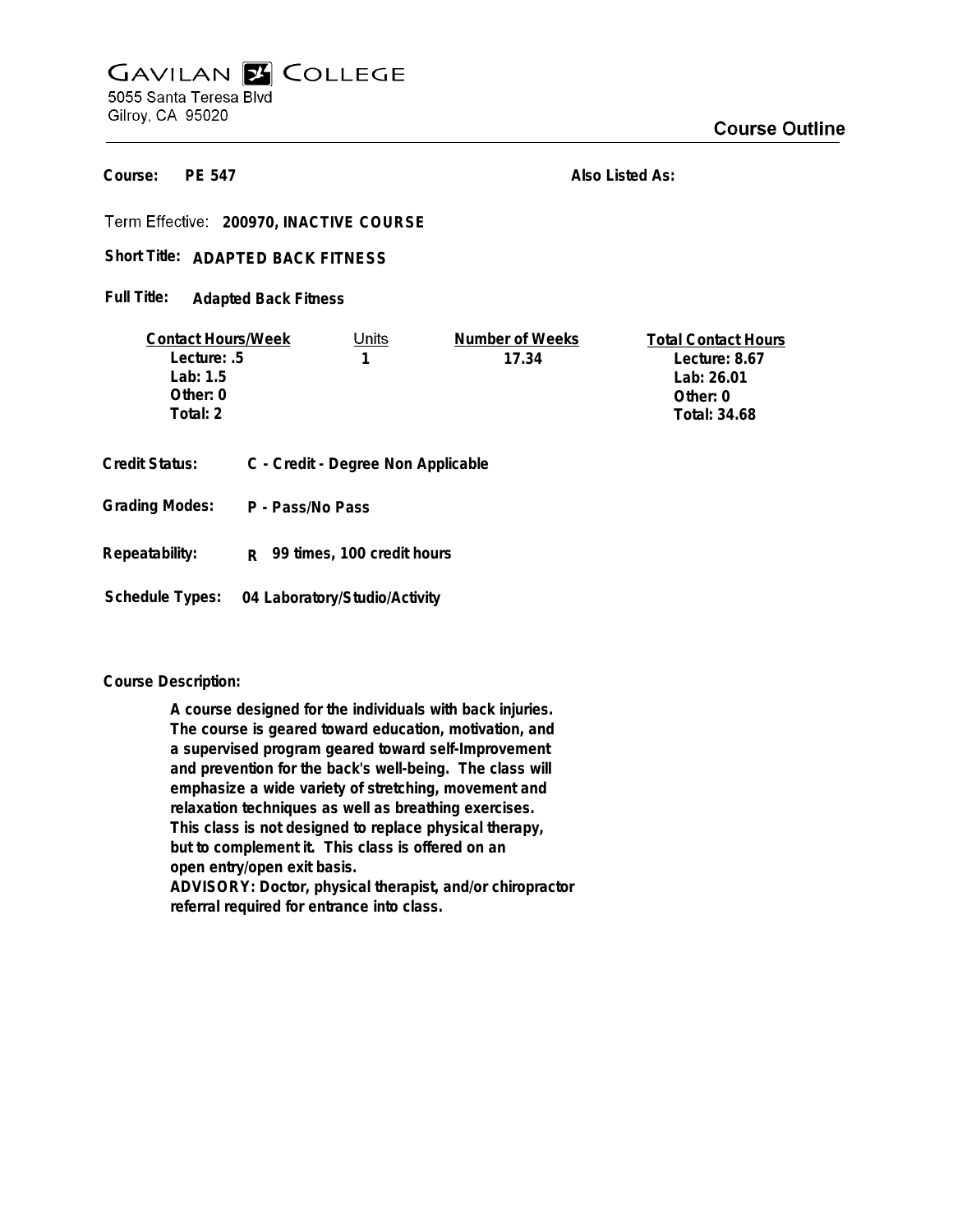**ARTICULATION and CERTIFICATE INFORMATION Associate Degree: CSU GE: IGETC: CSU TRANSFER: Not Transferable UC TRANSFER: Not Transferable**

## **PREREQUISITES:**

**COREQUISITES:**

**STUDENT LEARNING OUTCOMES: 1. Students will explain a higher level of back fitness through education and exercise. ILO: 2,6,7 Measure: Performance, demonstration, oral report**

**2. Students will identify muscles related to back injuries. ILO: 2,6,1,7 Measure: Oral report, written exam, class discussion.**

**3. Students will identify flexibility and strength exercises specific to their individual needs. ILO: 6,2,1,7 Measure: Performance, demonstration**

**4. Students will practice proper stretching techniques in order to improve their back flexibility. ILO: 6,2,1,7 Measure: Performance, demonstration**

**5. Students will identify a variety of relaxation and visualization techniques. ILO: 2,1,6,7 Measure: Oral report, demonstration**

**TOPICS AND SCOPE:**

**Curriculum Approval Date: 04/27/2009**

**3 Hours**

**Course Overview. Intro to Exercise and Back Pain. Assess areas of physical fitness strengths and weaknesses and prioritize those areas to be addressed. SPO: Students will identify strengths and weaknesses specific to their needs. Homework: Develop Personalized Exercise Plan.**

**6 Hours**

**Introduction of Flexibility/Strength Exercises. Controlled, gradual and progressive exercises. Cardiovascular Endurance. Range of Motion. SPO: Students will practice flexibility and strength exercises specific to their needs. Homework: Stretching Log**

**3 Hours**

**Stress and its impact on our lives. Fight or flight. Stress and Body Alignment. Breathing and Visualization Techniques. Introduction to Proper Breathing**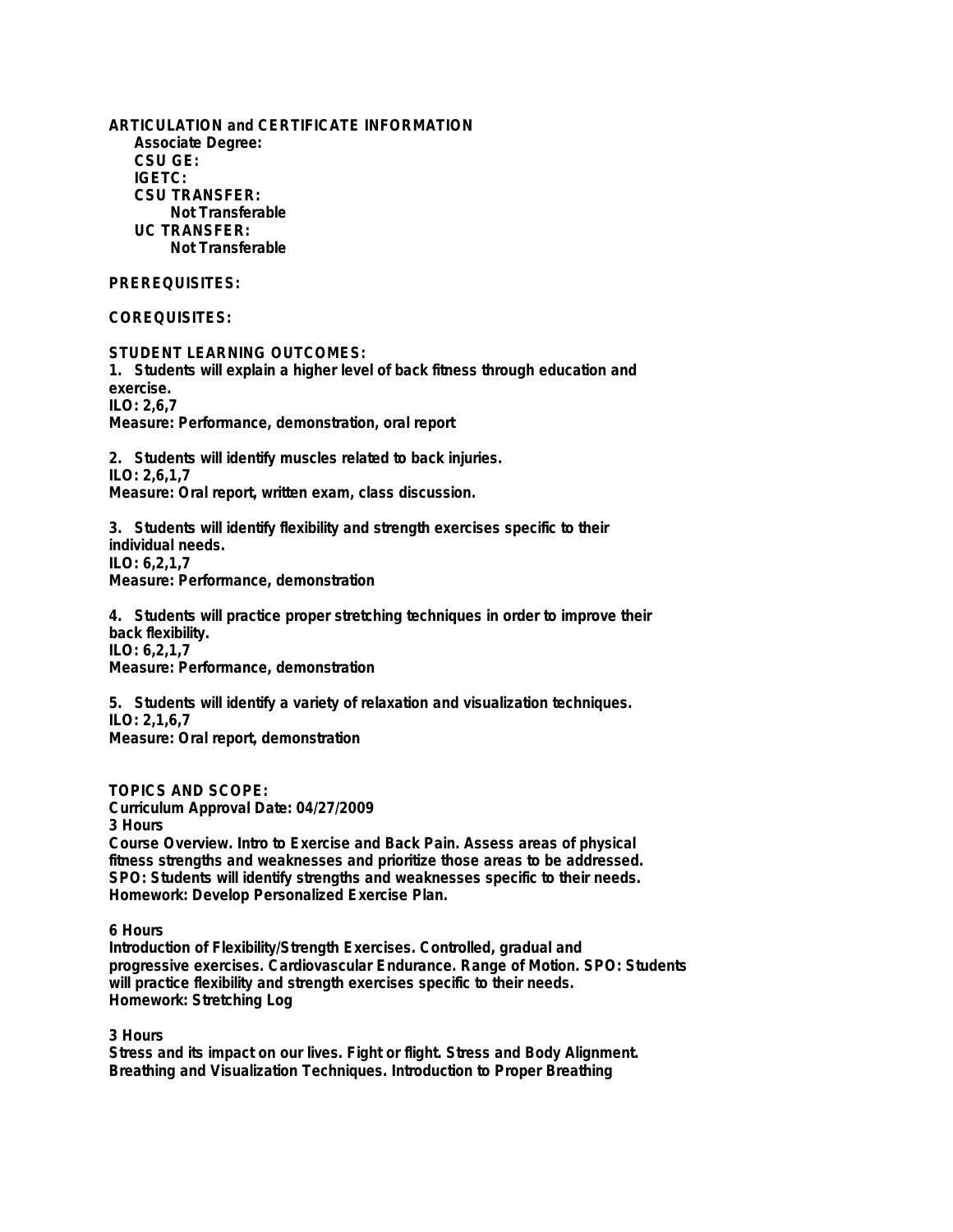**Exercises. SPO: Students will describe and demonstrate proper breathing exercises. Homework: Stress & Breathing Log.**

#### **6 Hours**

**Use of equipment and safety procedures are discussed. Functional exercises and movements that stabilize the body. Intro of Anatomy of Spinal Cord and Back Muscles. Intro to Movement/Stretching w/Balls. SPO: Students will perform functional exercises and movements correctly. Homework: Search the Internet for article on Exercise Tips for Back Pain and share with class.**

#### **3 Hours**

**Review anatomy of the back muscles. Review common back injuries. Intro Resistive Strength/Alignment/Training. Back and Abdominal Exercises. SPO: Students will identify the back muscles and describe common back injuries. Homework: Read handouts.**

#### **3 Hours**

**Proper Positioning Lifting/Pushing, ect./Back. Balance exercises and stretching w/European balls. Stretches, review Spinal Cord/Muscles. Use of aids; i.e., chair, towel, mats "stretch/flex bands". SPO: Students will practice proper lifting techniques and exercises that improve their back flexibility. Homework: Continue relaxation techniques as well as stretching and strengthening behaviors.**

#### **3 Hours**

**Intro Muscle Strength and Endurance. Exercises/stretching w/mats/ball. Continuous muscle strengthening via hand weights. SPO: Students will practice stretching exercises with exercise ball and hand weights. Homework: Update their exercise plan to include new stretches.**

## **3 Hours**

**Water Therapy Introduction-Walking, Stabilization. SPO: Students will demonstrate adapted water exercises that improve their back flexibility. Homework: Attend one water aerobic class and discuss the benefits of at least one exercise.**

## **4 Hours**

**Intro Progressive Relaxation Techniques. Mat and ball stretching. Demo- practice proper positioning. More stretching w/mats & ball. Continue exercises and relaxation techniques. Review anatomy, proper positioning and update their exercise plan. Review for final exam & complete student logs. SPO: Students will demonstrate relaxation techniques correctly. Homework: Add relaxation techniques to Stress Log.**

**2 Hours**

**Final Exam - Individualized exercise plan and logs for students.**

## **METHODS OF INSTRUCTION:**

- **A. Videos, written materials, guest speakers.**
- **B. Attendance and participation.**
- **C. Demonstrations and explanations.**
- **D. Guided practice.**

**E. Student Educational Contract**

**METHODS OF EVALUATION:**

**The types of writing assignments required:**

**Written homework**

**The problem-solving assignments required:**